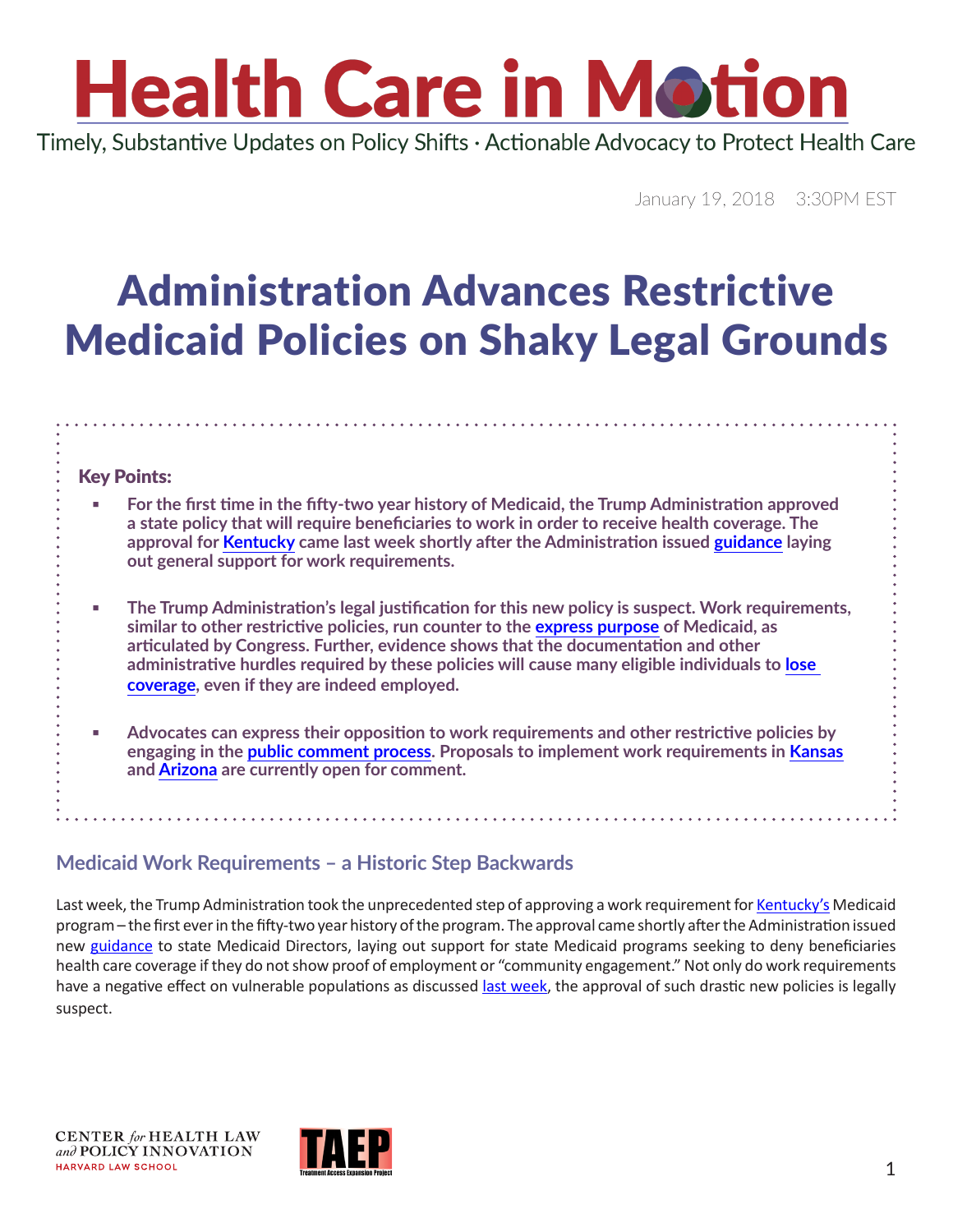# **Health Care in Motion**

#### **Understanding Medicaid Waivers**

Under normal circumstances, a state may not withhold Medicaid benefits from individuals who meet certain eligibility [guidelines](https://www.medicaid.gov/medicaid/eligibility/index.html) set forth in federal law. However, [Section 1115](http://bit.ly/2Dgg224) of the Social Security Act gives the Secretary of the [Department of](https://www.hhs.gov) [Health and Human Services](https://www.hhs.gov) (HHS) discretion to waive specific federal requirements to allow states to conduct "experimental, pilot, or demonstration projects" in their Medicaid programs. The Trump Administration is relying on this waiver authority to justify approving these new work requirements. Importantly, however, Section 1115 requires the Secretary to find that a proposed waiver is likely to promote the [objectives](http://bit.ly/2D0HrZ7) of the Medicaid program in order to approve it.

#### **Legality of Move Already Under Scrutiny**

On Thursday, January 18<sup>th</sup>, [Senator Wyden](https://www.wyden.senate.gov/contact/) (D-Or.), along with a number of his colleagues, sent a [letter](https://www.finance.senate.gov/imo/media/doc/011818 Wyden Senate Democrats Letter to Hargan on Medicaid Waiver Authority.pdf) to Acting Secretary of HHS [Eric Hargan,](https://www.hhs.gov/about/leadership/eric-d-hargan/index.html) questioning the agency's legal authority to approve work requirements. Senator Wyden's letter likewise challenges HHS's support for other restrictive policies that a [growing number](https://www.kff.org/report-section/section-1115-medicaid-waiver-tracker-notes/) of states are seeking to implement, such as lock-out periods, time limits on eligibility, mandatory drug screening, and burdensome premiums or cost-sharing. Senator Wyden notes that when Congress created the Medicaid program, it did so with a clear objective in mind: to provide "medical assistance to [eligible individuals] whose income and resources are insufficient to meet the costs of necessary medical services" and "rehabilitation and other services to help such families and individuals attain or retain capability for independence or self-care," directly citing the [law](https://www.gpo.gov/fdsys/pkg/USCODE-2011-title42/pdf/USCODE-2011-title42-chap7-subchapXIX-sec1396a.pdf).

As we discussed [last week,](https://www.chlpi.org/wp-content/uploads/2013/12/HCIM_01_12_2018_updated-1_17_2018.pdf) work requirements will likely bar otherwise eligible individuals from receiving care and treatment from Medicaid and leave them with no other options for health care coverage. This is true even where beneficiaries acting in good faith to fulfill the work requirement are nonetheless terminated from coverage [due to complex and burdensome](https://www.nytimes.com/2018/01/18/upshot/medicaid-enrollment-obstacles-kentucky-work-requirement.html)  [documentation requirements.](https://www.nytimes.com/2018/01/18/upshot/medicaid-enrollment-obstacles-kentucky-work-requirement.html) The non-partisan [Congressional Budget Office](https://www.cbo.gov/) even [found](https://www.cbo.gov/system/files/115th-congress-2017-2018/costestimate/53126-health.pdf#page=7) that some states would likely use work requirements *specifically* to reduce enrollment in their Medicaid programs, rather than focusing on improving health outcomes.

Given the clear and unambiguous objective of the Medicaid program, it is difficult to imagine how policies designed to reduce enrollment in the program further this objective. When a federal agency exercises its discretion to interpret a law in such a way as to undermine its fundamental purpose, it stands on shaky legal ground.

#### **How Can I Help?**

When submitting a request under Section 1115, a state [must](https://www.federalregister.gov/documents/2012/02/27/2012-4354/medicaid-program-review-and-approval-process-for-section-1115-demonstrations) give ample opportunity for the public to provide comments on the proposal. The state normally provides a 30-day "[notice and comment"](https://www.medicaid.gov/medicaid/section-1115-demo/transparency/index.html) period, during which the proposal is offered for public reaction. The state must then respond to *all* comments received and, before submitting to HHS, explain how they have addressed these comments in their final waiver application. After HHS certifies the state's application as complete, another 30-day *federal* comment period begins. Comments submitted during this period are posted publicly on the [Medicaid.gov](https://public.medicaid.gov/connect.ti/public.comments/view?objectId=3217104) website.

Anyone wishing to voice their opposition to work requirements and other restrictive policies should [watch](https://www.kff.org/medicaid/issue-brief/which-states-have-approved-and-pending-section-1115-medicaid-waivers/?utm_source=web&utm_medium=trending&utm_campaign=waivers) for waiver proposals at both the state and federal levels. Each state has a different agency, typically a state department of health and human services, which must publish and make available all waiver applications and accept comments during the specified period. Given the Administration's public support, advocates should educate state policymakers about the negative effects